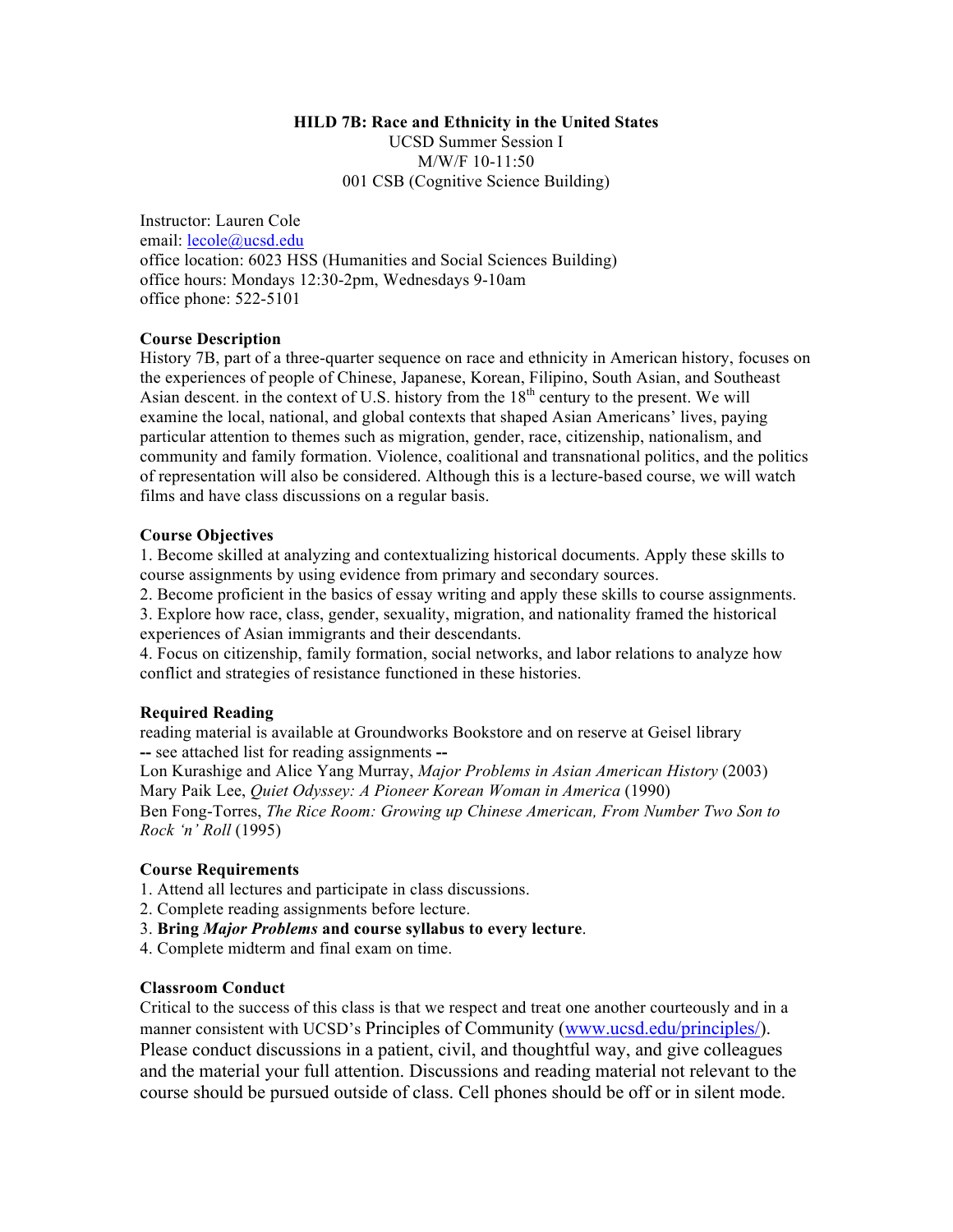## **Course Assignments and Grading**

There will be two major assignments in this course: one midterm and one final exam. These assignments will be based on lecture, films, discussions, and reading material. The **midterm** (worth 40% of your grade) will have a take-home essay component (due in class July  $11^{th}$ ) and an in-class bluebook component (July  $13<sup>th</sup>$ ). The **final exam** (worth  $60\%$  of your grade) will also have a take-home essay component (due in class July  $27<sup>th</sup>$ ) and an in-class bluebook component (July 29th). Only hard (paper) copies of essay components will be accepted. Consistent **class participation** may be considered in the final course grade. You must complete all assignments in order to pass this course, and must earn at least a "C-" to pass the course on a P/NP basis.

# **Late Policy**

Incompletes and extensions will not be given, nor will late work be accepted, except in documented cases of serious illness or acute personal crisis (upon immediate notification of the instructor). This 5-week class progresses rapidly so please drop the course if you cannot attend lecture or cannot keep up with the pace of reading and written assignments.

# **Academic Dishonesty**

Plagiarism and cheating are not tolerated by the UCSD Policy on Integrity of Scholarship. Please become familiar with this policy and its definition of academic dishonesty, which are available in the UCSD General Catalog and online at www.ucsd.edu/catalog/0506/front/AcadRegu.html .

#### **Week 1**

| June 27           | Course introduction - What is "Asian America/n"? (part I)                       |
|-------------------|---------------------------------------------------------------------------------|
| June 29<br>July 1 | International context of migration                                              |
|                   | Frontiers of empire, democracy, and citizenship in the U.S.                     |
|                   | Migration I: Chinese sailors, merchants, and laborers                           |
|                   | Migration II: Plantation & farm laborers from Japan and Korea                   |
|                   | Filipino and Asian Indian migration in the context of empire                    |
| Week 2            |                                                                                 |
| July 4            | <b>Holiday- NO LECTURE TODAY</b>                                                |
| July 6            | Immigration restriction, exclusion, and racialized citizenship                  |
| July 8            | Family formation, social networks, and the politics of representation (part I)  |
|                   | Hard work: unions and interethnic coalition building                            |
| Week 3            |                                                                                 |
| July 11           | ** midterm essay due** Nationalism and anticolonial movements                   |
|                   | U.S.-born generations and the Great Depression                                  |
| July $13$         | ** midterm** World War II: opportunity and restriction                          |
| July 15           | Japanese/American internment and citizenship; Camp life: Manzanar               |
| Week 4            |                                                                                 |
| July 18           | Family formation, social networks, and the politics of representation (part II) |
|                   | Cold war civil rights                                                           |
| July 20           | Immigration and naturalization reform I: 1944-1965                              |
|                   | Race, gender, & sexual politics: 1960s social movements & the Vietnam War       |
| July 22           | Immigration and naturalization reform II: refugee policy and experiences        |
| Week 5            |                                                                                 |
| July 25           | What is "Asian America/n"? (part II): Post-1965 culture $\&$ politics           |
| July 27           | ** final essay due** Globalization and social justice                           |
|                   | Race, citizenship, and civil rights: 2001-2005                                  |
| July 29           | *Final Exam*                                                                    |
|                   |                                                                                 |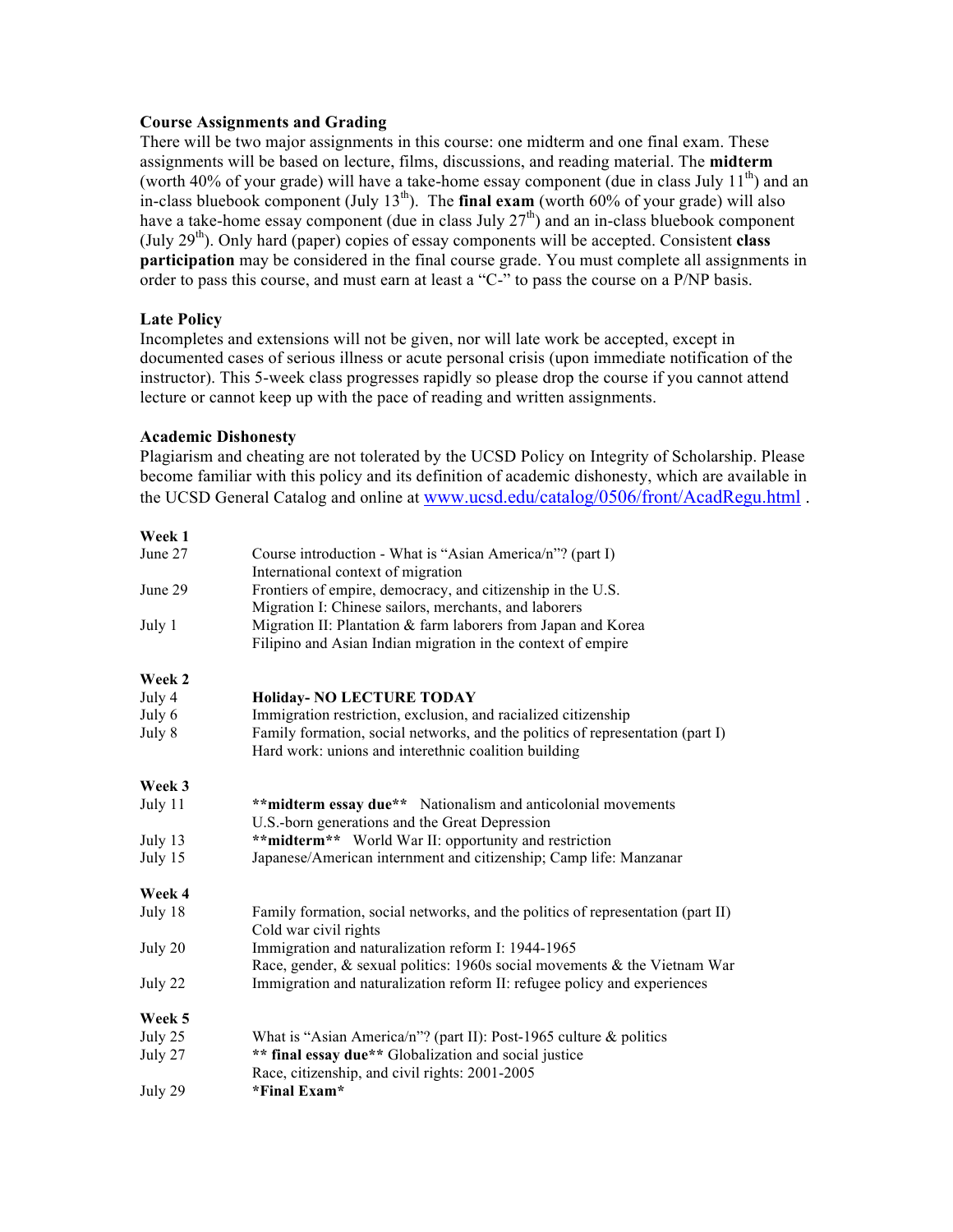## **Reading Assignments**

Below is a list of documents from *Major Problems in Asian American History* that you should complete every week, as well as assignments from the two autobiographies assigned for this course. *Major Problems* is a collection of historical documents (primary sources) and essays written by historians (secondary sources). Each chapter begins with an introduction that provides context for the chapter's documents and essays, and each document is preceded by its own brief introduction. **These introductions are useful for considering the historical context, themes, and analytical questions we will consider in this class!** Please read them.

#### **Week 1**

- June 27 Hing, "What Does It Mean to Be Asian American?" p. 29 "An American Trader Recommends a Route from California to China, 1850," p. 37 "Hawaiians Petition the Privy Council to Halt Foreign Influence in the Islands, 1845," p. 39 "American Commodore M.C. Perry Opens Up the Japanese Market, 1856," p. 43 "*New York Times* Heralds New Trade with China and Japan, 1858," p. 45
- June 29 Chen, "Origins of Chinese Emigration to California," p. 47 Chan, "Shifting Chinese Immigrant Employment," p. 80. "Writer J.D. Borthwick Observes Chinese Miners in California, 1857," p. 63 "Chinese Laborers Report on a Race Riot at Rock Springs, Wyoming Territory, 1885," p. 66 "Chinese Merchant Lee Wong Hing's Store in Holyoke, Massachusetts, 1904," p. 75. *Quiet Odyssey*, Preface, Introduction
- July 1 Iriye, "Japanese Expansionism in California," **only read** p. 91(middle of page) –p.95 "Japanese Newspaper *Jiji Shimpo* Views Emigration as Sign of Japan's Military Power," p. 78 "Japanese Government Criteria for Emigrants to Hawai'I, 1885," p. 79 "Japanese Official Condemns Brutal Working Conditions on Hawaiian Plantations, 1885," p. 79 San Buenaventura, "The Colors of Manifest Destiny in the Philippines," p. 163 "Senator Albert Beveridge Champions Philippine Colonization, 1900," p. 139 "Theodore Roosevelt Justifies Philippine Colonization, 1900," p. 142 "Indian Immigrant Mohan Singh Recounts His Education in the United States, circa 1924," p. 151 *Quiet Odyssey*, Ch. 1-Ch. 3

#### **Week 2**

- July 4 *Quiet Odyssey*, Ch. 4-Ch 7
- July 6 Gyory, "The Significance of Chinese Exclusion," p. 123 Wong, "Chinese Responses to Exclusion," p. 127 "Editor Henry George Supports Chinese Exclusion, 1869," p. 97 "Senator George Hoar Declares Chinese Exclusion Un-American, 1882," p. 101 "New York Chinese Merchants Oppose Renewal of Chinese Exclusion Act, 1892," p. 106 "Asiatic Exclusion League Argues for Excluding Japanese and Korean Immigration, 1908," p. 109 "Tokyo Government Protests Exclusion of Japanese Immigrants, 1924," p. 116 "Chinese Exclusion Act…, 1882," **only read** preamble (pp. 102-103) and Sec. 14 (p. 106) "Wong Kim Ark, 1904," p. 108 Ngai, "The Immigration Act of 1924," p. 132 "Ray E. Chase and S.G. Pandit Critique Supreme Court Ruling, 1926," p. 118 *Quiet Odyssey*, Ch. 8-Ch. 9
- July 8 Parrenas, "Alliances Between White Working-Class Women and Filipino Immigrant Men," p. 241 "A Chinese American Woman Identifies with Japanese American Marriage Practices," p. 216 "Indian Immigrant Inder Singh Discusses His Marriage with a Mexican Woman, 1924," p. 223 "A Filipino Immigrant is Shocked by Sexual Freedom in the United States, circa 1923," p. 224 "Sociologist Emory Bogardus Analyzes an Anti-Filipino Riot, 1930," p. 225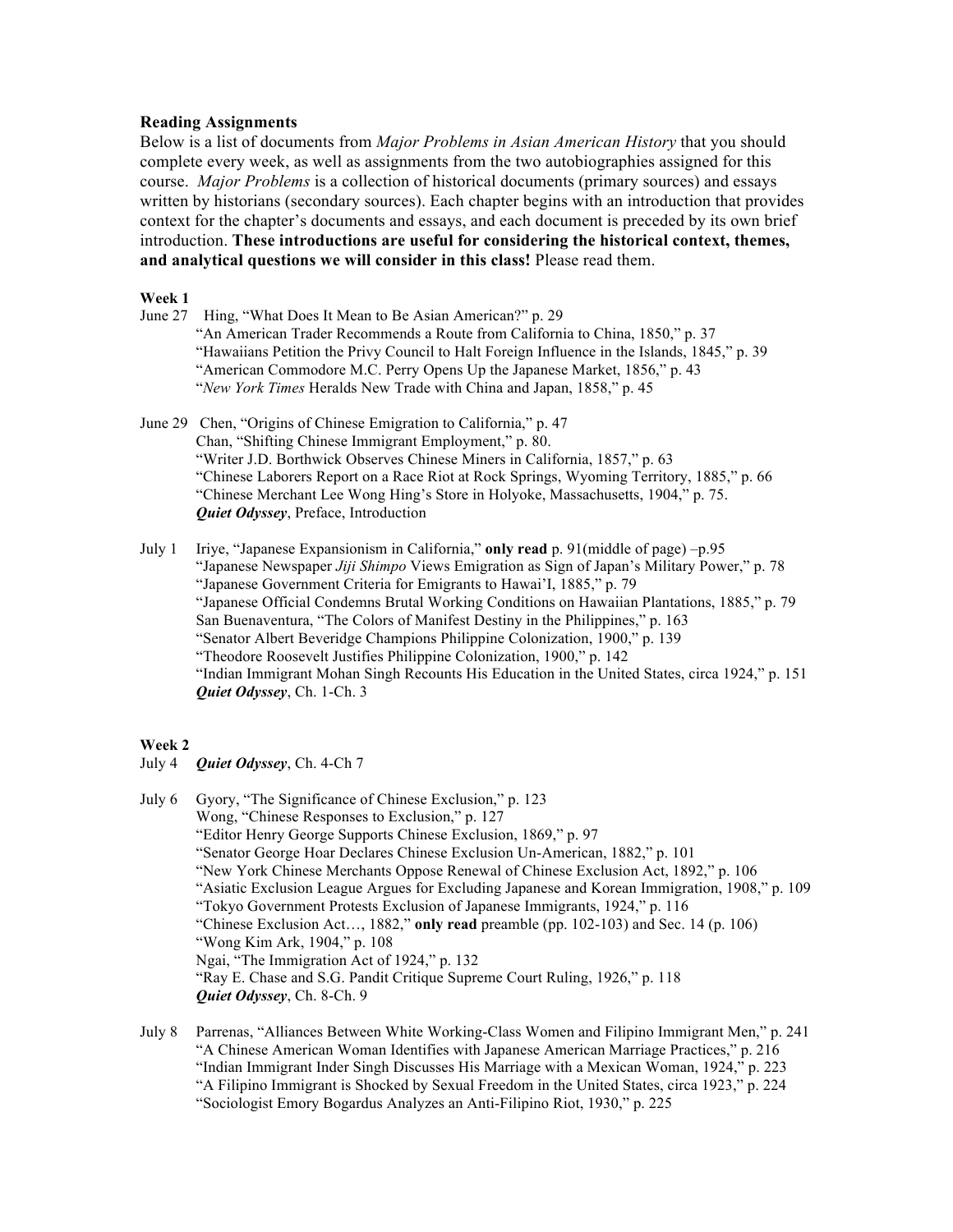Leong, "The Racialized Image of Anna May Wong," p. 206 "Dance of the Igorrotes, Louisiana Purchase Exposition, St. Louis, 1904," p. 185 "Filipino Immigrant Condemns Representation of Group, 1924," p. 185 "Sociology Graduate Student Rose Hum Lee Lists American Beliefs About Chinese," p. 192 Azuma, "Labor Conflict Between Japanese and Filipinos in the California Delta," p. 236 "Spokane Labor Union Derides Anti-Japanese Prejudice, 1909," p. 115 "*Time* Magazine Reveals Sexual Basis for Filipino Repatriation, 1936," p. 228 "White Landowner Dr. E.E. Chandler Describes an East Indian Agricultural Community," p. 230 "Writer Carlos Bulosan Conveys the Dangers of Filipino Labor Organizing (1930s), 1943" p. 232 "Labor Leader Karl Yoneda Recalls Japanese Interethnic Organizing (1930s), 1978" p. 234 *Quiet Odyssey*, Ch. 10-Ch. 11; Appendix B, Appendix C

#### **Week 3**

- July 11 "Filipinos Demand Independence, 1908," p. 149
- Jensen, "Exporting Independence to Colonial India," p. 167 "Indian Nationalists and American Journalist Disagree Over… India's Independence," p. 150 Kim, "Korean Independence Movement in Hawai'I and the Continental U.S.," p. 172 "Korean Congress Declares Independence from Japanese Rule, 1919," p. 155" "Korean Immigrant Margaret Pai Joins the Korean Independence Movement, 1919," p. 159 "Tokutaro Slocum Debates Nisei Stand on Sino-Japanese War, 1938," p. 260 Yung, "Second Generation Chinese American Women," p. 270 "Flora Belle Jan Longs for Unconventionality and Freedom, 1924," p. 251 "Connie Tirona Recalls Growing Up Filipino American (1930s and 40s), 1995," p. 252 Kurashige, "The Problem of Nisei Biculturalism," p. 277 "Dora Yum Kim Recalls Growing Up Korean American in Chinatown, 1999," p. 255. "Japanese American Newspaper *Kashu Mainichi* Heralds Biculturalism of Beauty Queen, p. 261 "Taishi Matsumoto Bemoans Limited Employment Opportunities for Nisei, 1937" p. 259 *Quiet Odyssey*, Ch. 12- Ch. 13
- July 13 Gonzalves, "Filipino Veterans of W.W. II on Citizenship and Political Obligation," p. 304 "Rose Hum Lee Describes how WW II Changed the Lives of Chinese Americans, 1942," p. 287 "Filipino Regiment Member Manuel Buaken Fights for Freedom, 1943," p. 290 "Lieut. Genl. John DeWitt Recommends the Removal of Japanese Americans, 1942" p. 293 "Middle-Class Japanese American Family Before Evacuation, 1942," p. 269
- July 15 Murray, "The Internment of Japanese Americans," p. 310 "Japanese American Mike Masaoka Vows to Cooperate with Government Removal, 1942" p. 295 "Journalist James M. Omura Condemns the Mass Exclusion of Japanese Americans, 1942," p. 297 "The Fair Play Committee Calls on Nisei to Resist the Draft, 1944," p. 298 "Justice Frank Murphy Criticizes the Supreme Court's 'Legalization of Racism,' 1944," p. 299 *Quiet Odyssey*, Ch. 14-Ch. 16, Appendix A

#### **Week 4**

July 18 Spickard, "Marriages Between American Men and Japanese Women after World War II," p. 341 "Michener Portrays Romance Between Japanese Women and White Soldiers in *Sayonara,*" p. 321 "A Hollywood Poster Sells Interracial Love and the Exoticism of Japan in *Sayonara*," p. 325 "Social Worker B.L. Kim Describes the Social Isolation and Alienation of War Brides," p. 326 Zhao, "The INS 's Campaign Against Chinese Americans During the Cold War," p. 350 "Editor and Labor Leader Ariyoshi Describes the Arrest of Suspected Communists, 1951" p. 334 "F. Woo Remembers Attacks on Chinese Immigrants Who Supported Communist China," p. 336 "P.C. Liu Recalls Why He Campaigned Against Communism in San Fran Chinatown," p. 339 *Rice Room*, Prologue, Ch. 1-Ch. 5